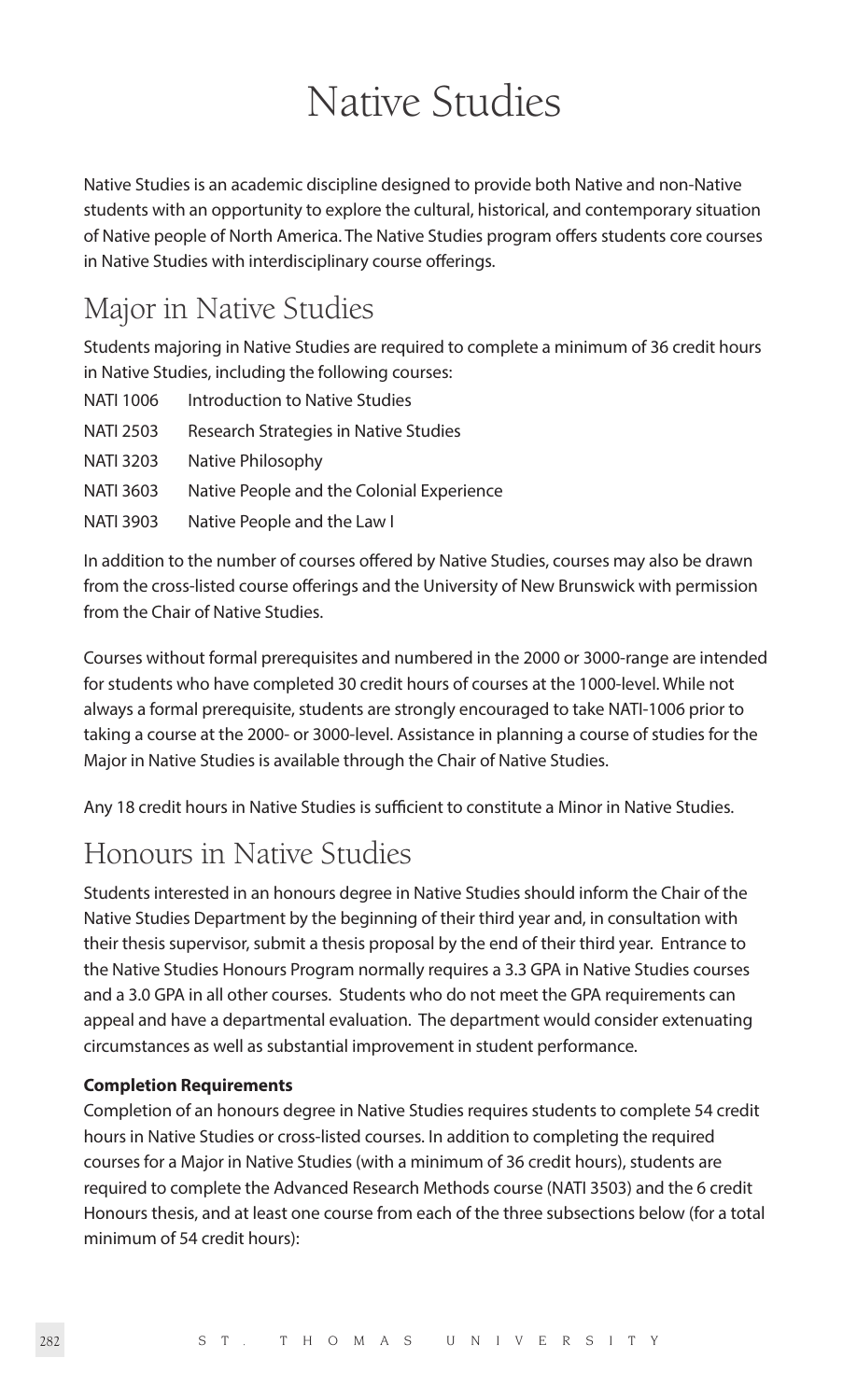### **Advanced Course on Aboriginal History**

- NATI 3603 Native People and the Colonial Experience
- NATI 3633 Maliseet/Passamaquoddy History
- NATI 3643 Mi'kmaq History
- NATI 3943 Métis Issues
- NATI 4623 The Archaeology of First Nations History in Canada: Theory

#### **Advanced Course on Law and Regulation**

- NATI 3713 Are Aboriginal People Human? 'Human' and 'Aboriginal' Rights
- NATI 3913 Native People and the Law II
- NATI 3923 Aboriginal Rights: The Land Question
- NATI 3933 Aboriginal Peoples and International Law

# **Advanced Course on Social and Health Sciences**

- NATI 3623 Native Education and Colonization
- NATI 3843 Suicide and Indigenous Peoples
- NATI 3853 Alcohol, Drugs, and Indigenous Peoples
- NATI 3863 Indian Public Health
- NATI 3873 Introduction to Indigenous/Cultural Psychology

In exceptional circumstances, NATI 4503, a three-credit independent study course can be taken in place of one of the above required courses.

#### **NATI-4503. Independent Study**

This is a third- or fourth-year course of study under the supervision of a member of the faculty of Native Studies. It is arranged with the consent of the Chair of the Department and in consultation with the professor.

#### **NATI-4996. Honours Thesis**

Students are required to complete a thesis proposal preferably by the end of their third year. By the beginning of the second semester of their third year, students should choose a member of the NATI faculty to be their advisor for writing the honours proposals. Advisors will guide the students through the process of developing a workable thesis and building annotated bibliographies on the relevant topics. Students will be asked to formally present their thesis to the Native Studies faculty for discussion and feedback.

# Courses

# **NATI-1006. Introduction to Native Studies**

A survey course that introduces students to the discipline of Native Studies. Its purpose is to increase the student's understanding and sensitivity towards the past and present experience of Native peoples. Using both oral and written records, the course will examine pre-contact history and culture, the influences of colonialism in the post-contact era, and contemporary issues.

# **NATI-1103. Beginning Mi'kmaq**

This course is designed for students with little or no knowledge of the language. The aims are listening comprehension and basic oral expression.

# **NATI-1113. Beginning Maliseet/Passamaquoddy I**

This course is designed for students with little or no knowledge of the language. The aims are listening comprehension and basic oral expression.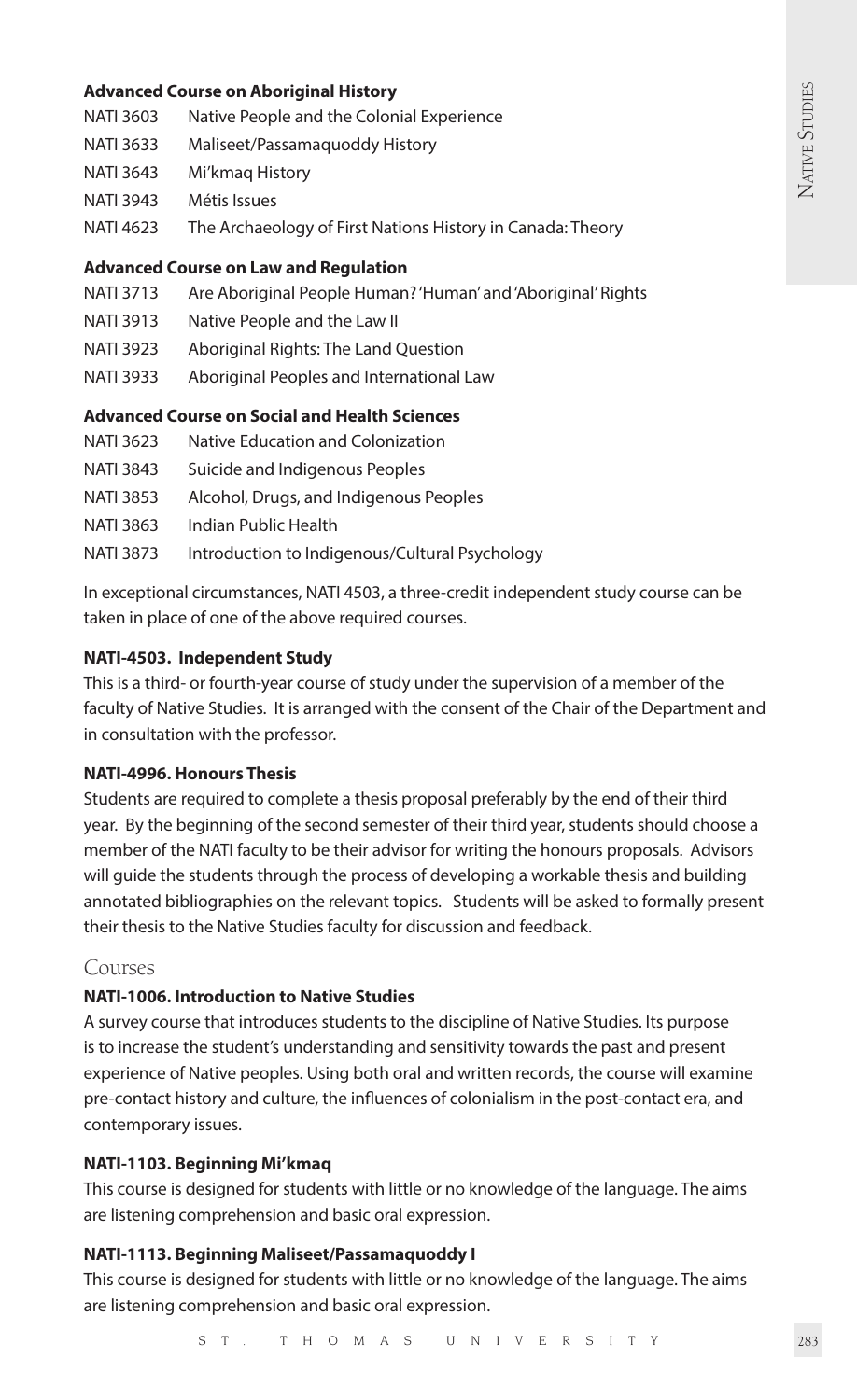#### **NATI-1123. Beginning Maliseet/Passamaquoddy II**

This course is intended to follow NATI-1113 Beginning Maliseet/Passamaquoddy I in an intensive language program. Taught primarily without the use of English or writing, it will build on grammatical patterns learned in Part I of this course through drill, practical applications and the introduction of new verbs and nouns. The goal of the course is to enhance listening comprehension and basic oral expression. Prerequisite: NATI-1113 Beginning Maliseet/ Passamaquoddy I. (Intended for students at St. Mary's, and is not eligible as elective for students doing a Minor, Major, or Honours in Native Studies.)

# **NATI-1133. Maliseet/Passamaquoddy for Early Childhood**

This course is designed for non-fluent parents of infants and young children in an intensive language learning program. It will focus on basic conversation in speaking about infants and to toddlers to age five. Pre-requisite: NATI 1113 Beginning Maliseet/ Passamaquoddy I.

# **NATI-1143. Maliseet/Passamaquoddy for the Pre-School Classroom**

This course is designed for parents and teachers of pre-schoolers. It will focus on vocabulary for the pre-school classroom. Pre-requisite: Fluency in Maliseet/Passamaquoddy, or NATI-1133. Maliseet/Passamaquoddy for Early Childhood,

# **NATI-2103. Intermediate Mi'kmaq**

This course is designed to facilitate communication in Mi'kmaq at a functional level. It focuses on listening and speaking skills through basic conversation, and the study of grammar, phonics, structure, vocabulary, and word formation. Prerequisite NATI 1103, Beginning Mi'kmaq.

# **NATI-2113. Intermediate Maliseet I**

This course is designed to facilitate communication in Maliseet at a functional level. It focuses on listening and speaking skills through basic conversation, and the study of grammar, phonics, structure, vocabulary, and word formation. Prerequisite NATI 1113, Beginning Maliseet.

# **NATI-2123. Intermediate Maliseet II**

This course is intended primarily for students in an intensive language learning program. Whereas Intermediate Maliseet I focuses on Dual subjects in Transitive and Intransitive forms, this class will provide practice with those dual forms and introduce "I-you" and "You-me" verbs plus Past Tense and Future Tense in Dual forms. Pre-requisite NATI-2113, Intermediate Maliseet I.

# **NATI-2203. First Nations Arts and Sciences**

This course focuses on the relationship between science, art, environment, and material forms of life as practiced by various First Nations. It will examine especially the science involved in the arts of stone, wood, and leather-work for the production of tools, food, clothing, shelter, and canoes. Prerequisite Introduction to Native Studies, NATI 1006.

# **NATI-2213. Native Literature**

This course introduces students to a broad range of Native literature and Native oral traditions written and translated into English. Works by Native people of diverse First Nations will be carefully studied and critically evaluated. By focusing on a variety of approaches to creative expression, students will be able to develop an informed understanding of, and appreciation for, the intrinsic value of Native oral and literary traditions.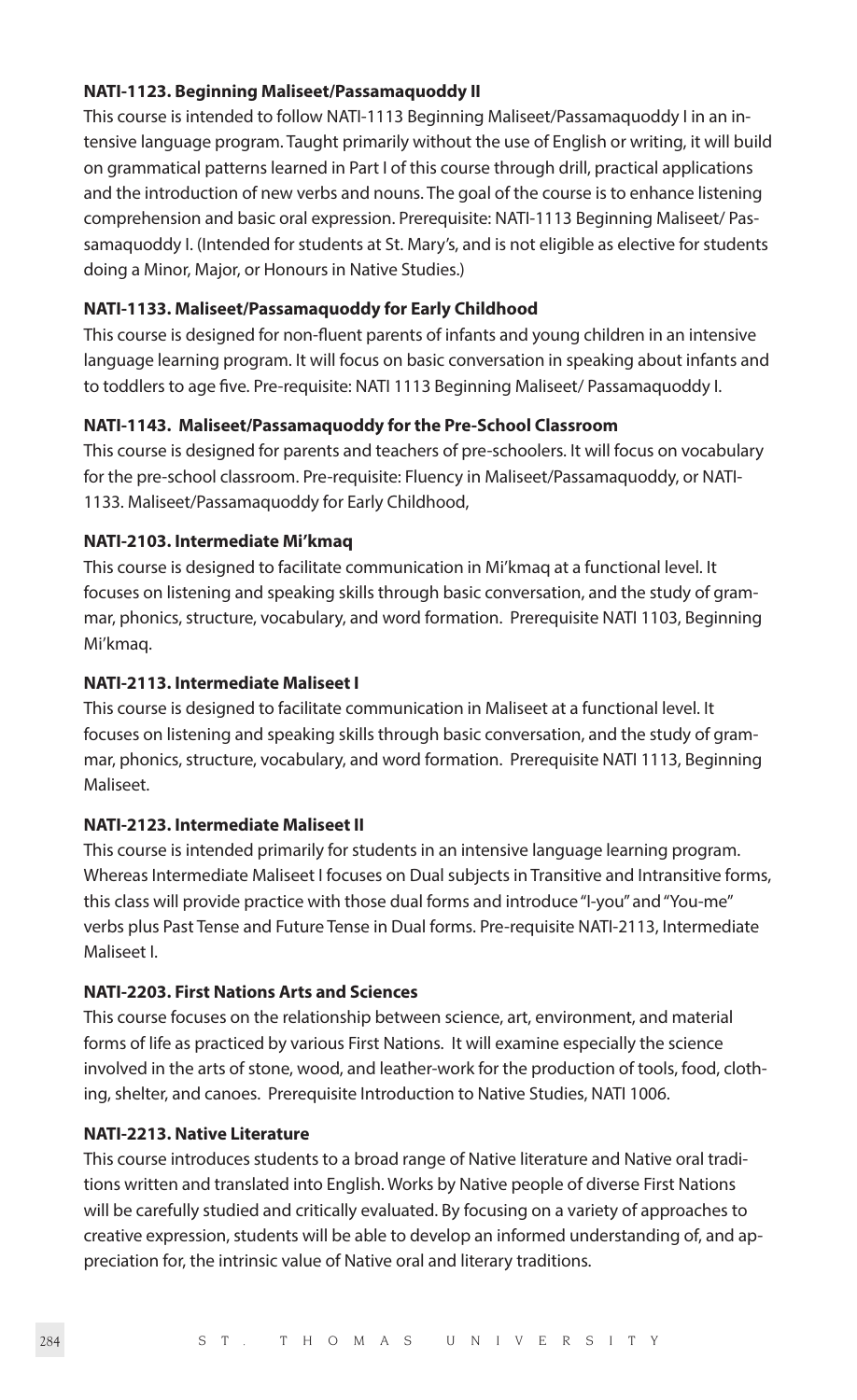# NATIVE STUDIES NATIVE STUDIES

# **NATI-2233. Natural Resources and First Nations of The Maritimes**

This course will survey archaeological and historical records for traditional economic activities, and focus on the practices and philosophies integral to First Nations forms of life in the Maritimes. It will address the historical political and social factors that have impacted on those practices, including colonialism, immigration, education, industrialization, capitalism, regulation, and environmental degradation. It will also consider the struggles of First Nations in this region to maintain and/or reclaim access to traditional lands and resources. Prerequisite: NATI 1006, Introduction to Native Studies.

# **NATI-2303. Science, Ethics and Native People**

This course is designed to introduce students to ethical issues that arise between the sciences (both social and physical) and indigenous peoples. Anthropology, education, psychology, archaeology, medicine, biology, and other disciplines follow lines of inquiry that impact indigenous peoples, and their theories, methods, interpretations, and interests are examined in relation to ethical considerations. We emphasize the concerns and point of view of Native people. The course may include issues of exhumation and public display of skeletal remains and sacred objects, control over access to information, the political relevance of research and its role in land claims, the ethics of assessment and drawing conclusions about the "nature" of indigenous peoples, and other topics.

# **NATI-2503. Research Strategies in Native Studies**

Surveys various research strategies from Anthropology and Sociology and assesses their applicability to, and compatibility with, Native Studies. Considers special protocol and ethical questions in research on Native peoples. Prerequisite: NATI 1006 or by special permission of instructor.

# **NATI-2603. Roles of Native Women**

This course looks at the traditional role of Native women within Native societies, and how that role has changed over time. It will examine the oppression that Native women have experienced, their responses to it, and the political, economic, social, and spiritual roles they have played both in their own struggles for liberation and in the struggles of their people. Will also look at the lives and voices of prominent Native women, and consider the development of Native women's organizations and the influences of feminism.

# **NATI-3103. Conversational Mi'kmaq**

This course emphasizes fluency using all forms taught in Intermediate Mi'kmaq. Class will be conducted as an immersion class, and oral traditions of storytelling and public speaking will be featured. Prerequisite: Intermediate Mi'kmaq NATI 2103 or basic fluency in Mi'kmaq.

# **NATI-3203. Native Philosophy**

This course examines Native cosmologies (world views) and ways of thinking, feeling, and knowing as the foundation of indigenous spiritual, political, social, and economic systems. Defines the continuing existence and vitality of traditional Native philosophy and traces its influence on Western knowledge. Prerequisite: NATI 1006 or by permission of instructor.

# **NATI-3223. Native Environmental Ethics and Ecology (HMRT)**

Examines traditional and contemporary environmental values and practices of Indigenous peoples in North America. Considers the impact of Western values, practices, and ecological theories on Indigenous peoples and their environments. Particular attention will be given to the ways in which traditional environmental ethics remain viable in contemporary societies.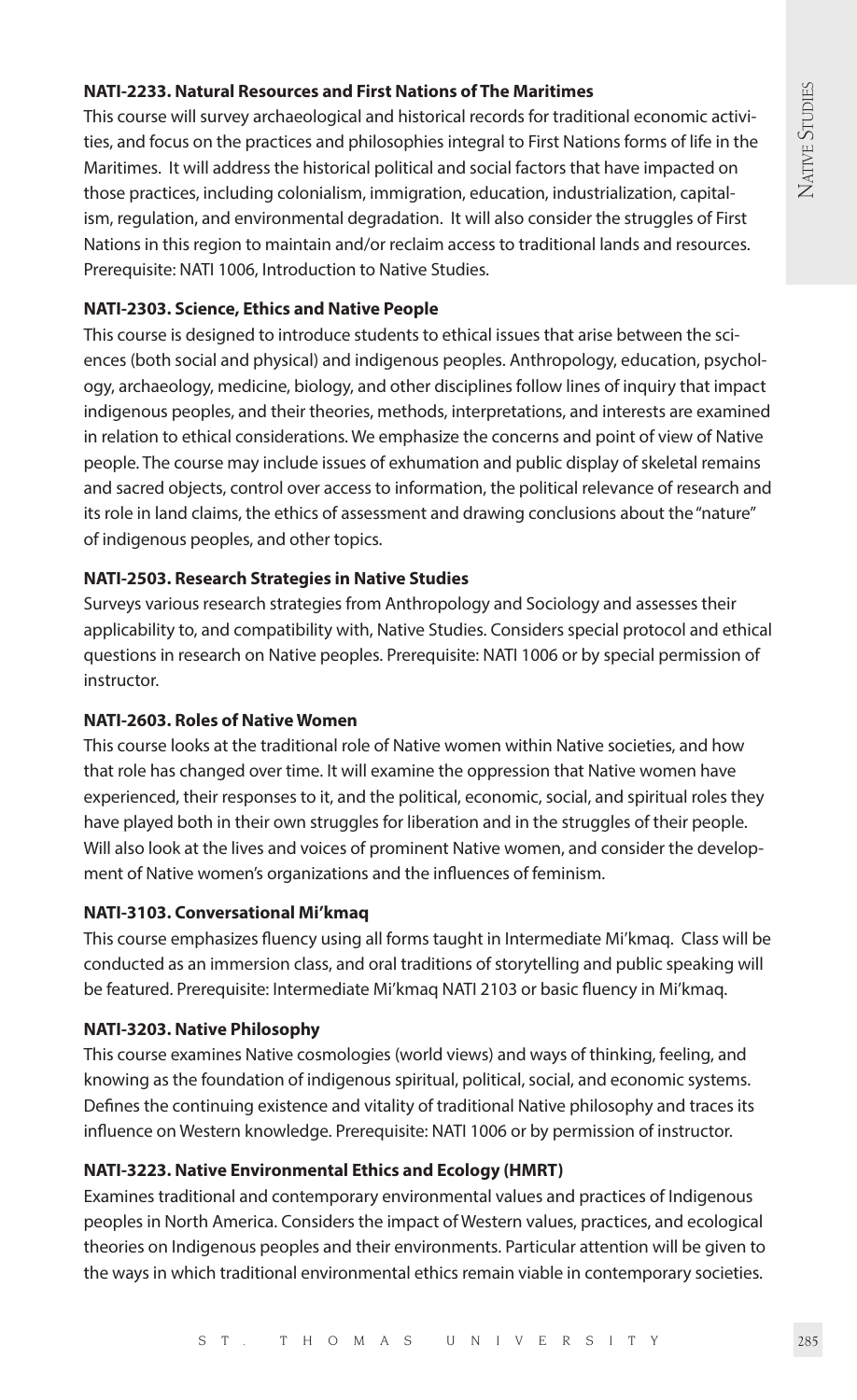#### **NATI-3313. Contemporary Issues in Native/Non-Native Relations**

The course will examine social, political, and legal issues in the relations between Aboriginal and Immigrant societies in North America. Discussion will include theoretical approaches and the conflict between theory and reality.

#### **NATI-3403. Special Topics**

This course is directed primarily at upper-level students majoring in Native Studies, and other students seeking to understand and work with Native communities. The specific topic of the course will vary from year to year. Topics such as Native Systems of Law, Oral Traditions, Racism, and Native Health Care may be the focus in any particular year. Students will be expected to do library and/or field research, and to present and defend the results of their study in class.

# **NATI-3416. Topics in Native Studies**

This course is directed primarily at upper-level students majoring in Native Studies, and other students seeking to understand and work with Native communities. The specific topic of the course will vary from year to year. Topics such as Native Systems of Law, Oral Traditions, Racism, and Native Health Care may be the focus in any particular year. Students will be expected to do library and/or field research, and to present and defend the results of their study in class.

# **NATI-3446. Topics in Native Studies**

This course is directed primarily at upper-level students majoring in Native Studies, and other students seeking to understand and work with Native communities. The specific topic of the course will vary from year to year. Topics such as Native Systems of Law, Oral Traditions, Racism, and Native Health Care may be the focus in any particular year. Students will be expected to do library and/or field research, and to present and defend the results of their study in class.

# **NATI-3503. Advanced Research Strategies in Native Studies**

This course will examine advanced research methods of particular use in research with indigenous populations. Both qualitative and quantitative methods will be covered, although one or the other may be emphasized in any particular semester. Prerequisite: NATI 2503 Research Strategies in Native Studies.

# **NATI-3603. Native People and the Colonial Experience**

This course will look at colonialism as a strategy of imperialism and as a model for understanding North American Native history. Different types of colonialism will be explored, i.e. classic, internal, and neocolonialism, and an emphasis will be placed on the history and continuing impact of colonialism on Indigenous peoples and cultures of North America. The course will also analyze Christian missions, the fur trade, and colonial government policies, as well as exploitation, racism, war, indoctrination, genocide, and cultural appropriation as manifestations of colonialism. Responses to colonialism, including resistance and decolonization, will also be considered. Prerequisite: NATI 1006.

# **NATI-3613. Native Resistance and Liberation**

Focuses on the many historical and contemporary forms of Native resistance to colonization, including violent and non-violent resistance, revitalization movements, and self-determination. Explores liberation theory and its roots in colonial oppression. Analyzes historical and contemporary resistance movements such as the Ghost Dance Movement, the Riel Rebellion, the fish-ins, the confrontations at Wounded Knee and Oka, and the movement for decolo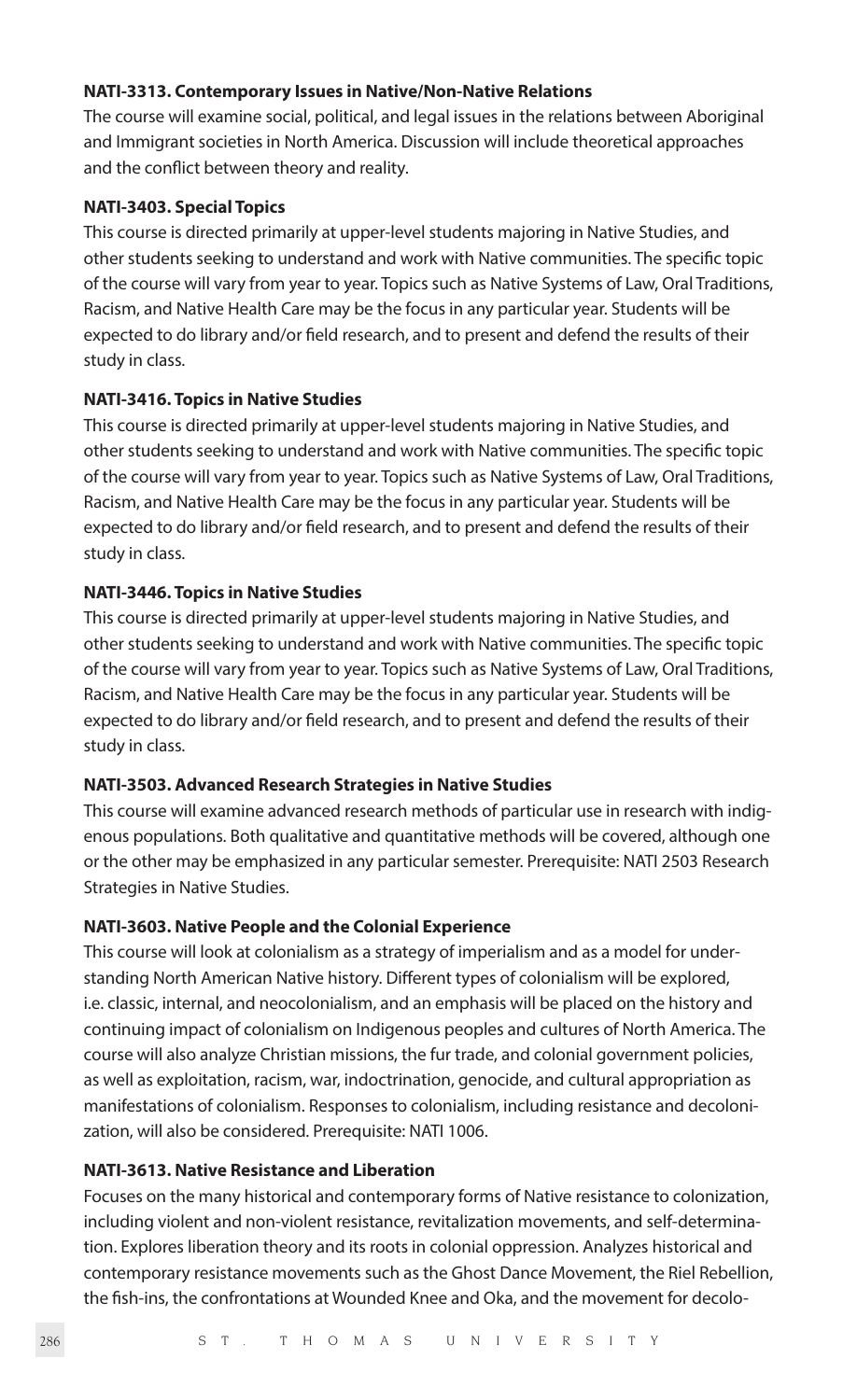nization through self-determination. Prerequisite: NATI 3603 or by special permission of the instructor.

# **NATI-3623. Native Education and Colonization**

This course will examine traditional forms and philosophies of education in Native societies, and the changes that have occurred since contact and colonization. It will also examine the formal education of Natives by the immigrant society as indoctrination for civilization and assimilation. It will look closely at residential and day schools in Canada and the United States and the effect they have had on contemporary Native societies and cultures. Special attention will be given to the relationship between education and cultural survival, and the importance for Native people to reclaim and control the education of their children. Prerequisite: NATI 3603 or permission of the instructor.

# **NATI-3633. Maliseet/Passamaquoddy History**

This course will explore the cultural, social, and political past of the Maliseet/Passamaquoddy People through archaeological, oral, visual, and material documentation, as well as primary and secondary written sources. Particular emphasis will be placed on understanding the Maliseet form of life and how it has been affected by colonization. Class will also study how the perspective of different writers influences what gets recorded and taught as history. An important theme of the course will be the relevance of the past to the present. Class will consist of lectures and discussions with occasional films and special speakers. Prerequisite: NATI 1006, Introduction to Native Studies.

# **NATI-3643. Mi'kmaq History**

This course will explore the cultural, social, and political past of the Mi'kmaq People through archaeological, oral, visual, and material documentation, as well as primary and secondary written sources. Particular emphasis will be placed on understanding the Mi'kmaq form of life and how it has been affected by colonization. Class will also study how the perspective of different writers influences what gets recorded and taught as history. An important theme of the course will be the relevance of the past to the present. Class will consist of lectures and discussions with occasional films and speakers. Prerequisite: NATI 1006, Introduction to Native Studies.

# **NATI-3703. Indigenous and Western Economics and the Idea of Development**

Examines indigenous economic cultures and the impact of western economic culture on traditional social organization and values. Looks closely at the fur trade, capitalism, industry, technology, and their effects on environment and indigenous cultures. Analyzes the development of dependency and the idea of economic development. Alternatives in which Native economic values provide the basis for viable economic endeavours will be considered.

# **NATI-3713.Are Aboriginal People Human? Are Aboriginal People Human? Human and aboriginal Rights**

The goal of this course is to conceptualize the fundamental justifications for human rights and contrast those with Aboriginal rights. Some relevant questions that this course will explore are: Why do Aboriginal peoples need a different class of rights? Are Aboriginal rights theorized in an equitable manner? What processes are served by conceiving and executing Aboriginal rights as we see them today? What attributes do Aboriginal peoples lack which makes them not fully human?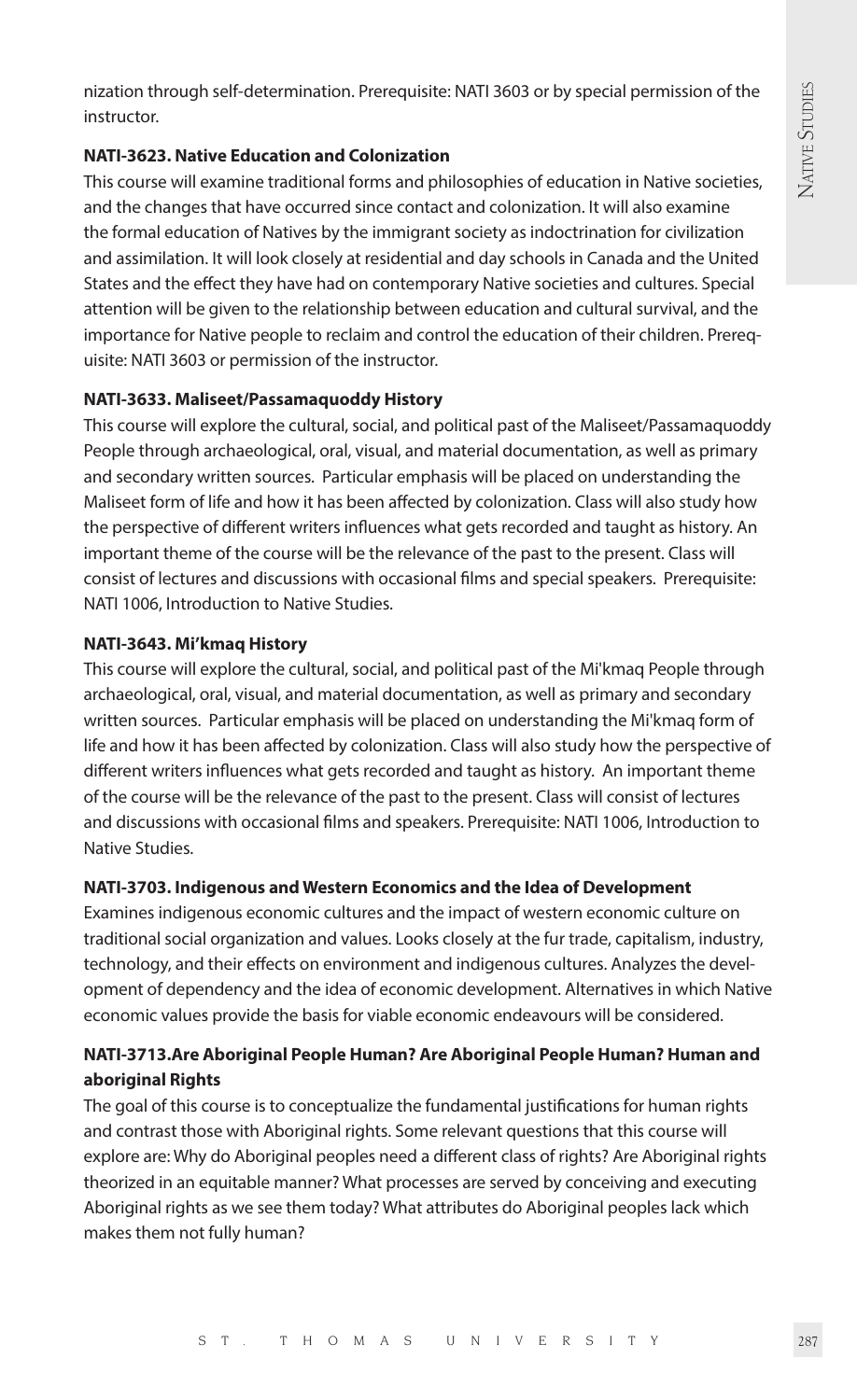#### **NATI-3803. Indigenous Cultures and Immigrant Ethnic Minorities**

This course examines the different situations and conditions of Indigenous cultures and immigrant ethnic minorities in Canada and the treatment of each by different levels of government. Special attention is given to attitudes, perceptions, and the idea of multiculturalism. Emphasizes the importance of power variables in the examination of immigrant and Indigenous relations in Canadian society. Also examines how immigrant ethnic minorities often form coalitions becoming the dominant culture subordinating Indigenous cultures. Prerequisite: NATI 1006 or SOCI 1006.

# **NATI-3813. Native Cultural Identity and Cultural Survival (HMRT)**

Considers cultural identity and survival within the context of inequality (power, wealth and status). Focuses on the ways in which Native language, group solidarity and community offer cultural completeness, acting as barriers to assimilation. Historic and contemporary Native cultures are presented as dynamic and flexible. Prerequisite NATI 1006 or SOCI 1006.

# **NATI-3823. Native Peoples and the Canadian Form of Racism (HMRT)**

The indigenous peoples of Canada are often included as an afterthought in academic works on racism, which tend to focus on Black-White relations. However, rather than being marginal to understanding the issues of race and racism, the early encounters between European and Native Americans are central to its proper understanding. The issues which arose from Columbus' explorations remain as central to understanding modern racism as they were to the creation of racist ideology in the first place, and the treatment of indigenous peoples in Canada today is shown to be a direct intellectual descendent of the material need to deny the humanity of other human beings.

#### **NATI-3843. Suicide and Indigenous Peoples**

Suicide is, and has been for nobody knows how long, rampant in indigenous populations in Canada. Despite well-publicized projects targeting specific communities, none of the interventions have been able to demonstrate any positive effect; if anything, the problem continues to worsen. We examine critically the field of Suicidology as it applies to the Native Peoples of Canada and suggest reasons why efforts to prevent suicide have not paid off. We also explore different kinds of interventions that may be more successful.

# **NATI-3853. Alcohol, Drugs, and Indigenous Peoples**

This course provides an introduction to issues of alcohol and drug use/abuse in indigenous communities (concentrating on Canada for the most part, but including reference to such issues in other indigenous communities worldwide). Traditional uses of substances which alter consciousness are reviewed, as well as the role that the introduction of unfamiliar psychoactive substances played in European expansionism and colonialism. Modern models of addiction and programs for recovery are critically examined and placed within the context of creating a continuing marginalization of indigenous cultures by dominating ones.

#### **NATI-3863. Indian Public Health**

Health statistics show Native Peoples in Canada as public health disasters: high rates of diabetes, tuberculosis, cancer, suicide, AIDS, etc. are regularly reported. Standard accounts typically find a way of attributing the problems to Indians themselves (e.g., genetic explanations or lifestyle choices). We critically examine the methodologically-individualistic biases of standard accounts of Indian ill-heath and place Native public health issues in an historical and materialist framework instead. Alternative forms of interventions are also considered.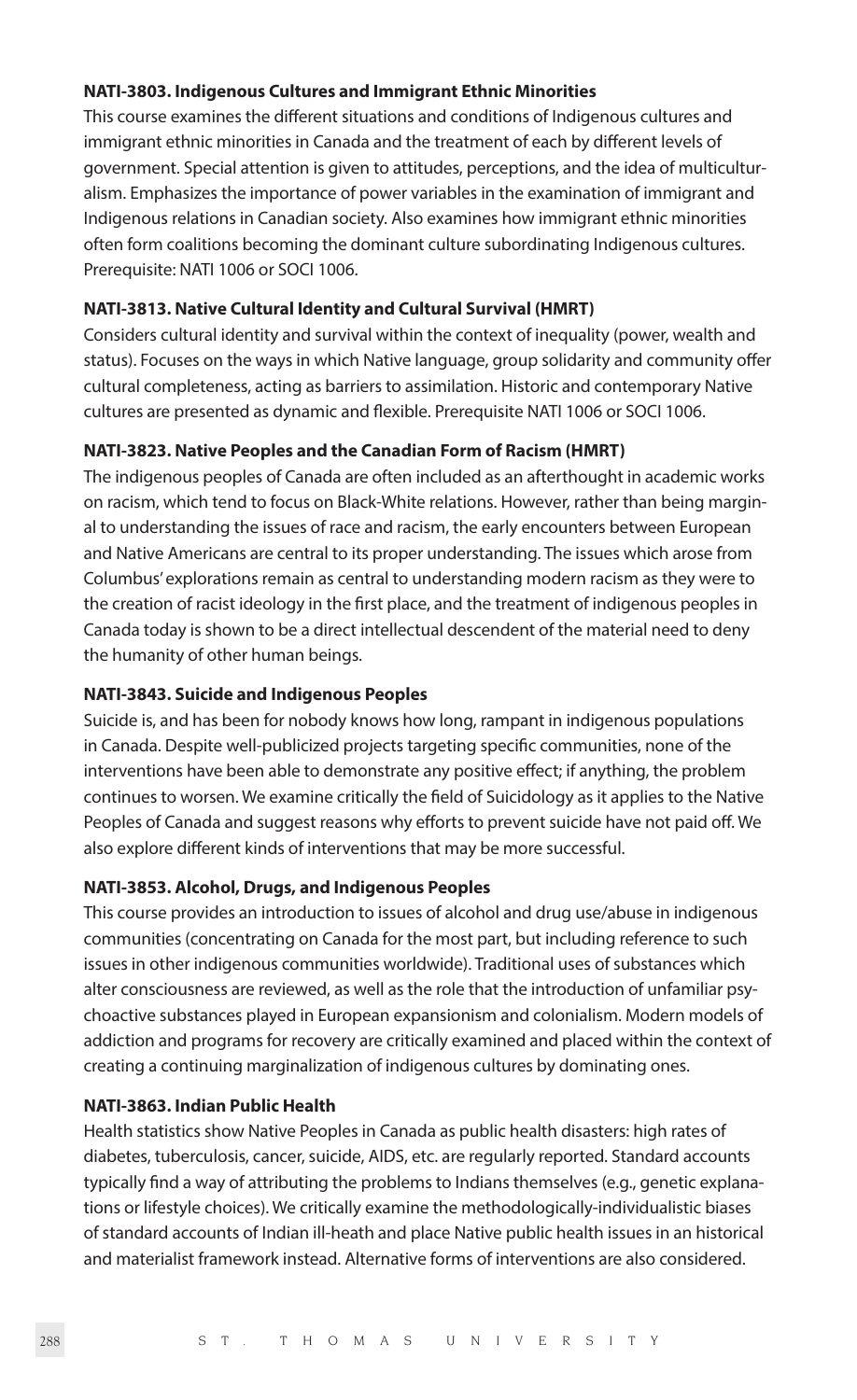# **NATI-3873. Introduction to Indigenous/Cultural Psychology**

While psychology has an important place in examining and understanding issues of the modern world, it has long been shown to be founded upon certain ideological presumptions that make it inapplicable to and inappropriate for work with indigenous peoples. A different formulation of psychology, which predated the current form but which was abandoned for no substantial reason, has in recent years been offered as a replacement, or at least an alternative, for the current model. We examine this formulation and apply it to psychology issues arising in indigenous peoples/communities of Canada, and show how this re-conceptualization gives rise to substantively different approaches to addressing those issues.

#### **NATI-3903. Native People and the Law I**

The Evolution of the Indian Act - a legal history of the legal-political relationship between Native peoples and Europeans from early contact times to the British North America Act. An analysis of the Indian Act as a document of protection/assimilation in Canadian Government policy.

# **NATI-3913. Native People and the Law II**

An analysis of court decisions affecting questions of the status of Native peoples, Aboriginal rights, family law, treaty rights, and social relations in Canada and the United States. Prerequisite: NATI 3903.

#### **NATI-3923. Aboriginal Rights: The Land Question**

This course will examine the concept of Aboriginal rights pertaining to land entitlement in Canada and the United States. It will include case studies focusing on the Maritimes, Quebec, MacKenzie Valley, British Columbia, Alaska, and Maine.

#### **NATI-3933. Aboriginal Peoples and International Law (HMRT)**

The goal of this course is to familiarize the student with international legal norms and instruments as they relate to Aboriginal peoples. Various United Nations instruments will be studied. As well, this course will look at the history and law of various locations outside Canada such as: Africa, India, Australia, New Zealand, the United States of America, Norway, central and south America and southeast asia. This course is designed as an upper year survey course.

# **NATI-3943. Métis Issues**

The goal of this course is to familiarize the student with the Métis people of western Canada. Other "mixed blood" or dual-culture populations will be studied for comparative value. The course will give a historical background on the creation of the Métis Nation and the corresponding political and legal struggles of the Métis People. The Métis were a key player in the expansion of the Canadian state into what is now western Canada. We will examine the benefits and drawbacks that the Métis have experienced in their interaction with the Canadian state.

#### **NATI-4506. Independent Study**

This is a third- or fourth-year course of study under the supervision of a member of the faculty of Native Studies. It is arranged with the consent of the Chair of the Department and in consultation with the professor. Enrolment is restricted to students who wish to pursue an area of special interest.

#### **NATI-4623. The Archaeology of First Nations History In Canada: Theory**

This course is intended to examine First Nations historiography in early historical periods to Confederation and compare standard accounts with facts and perspectives that have been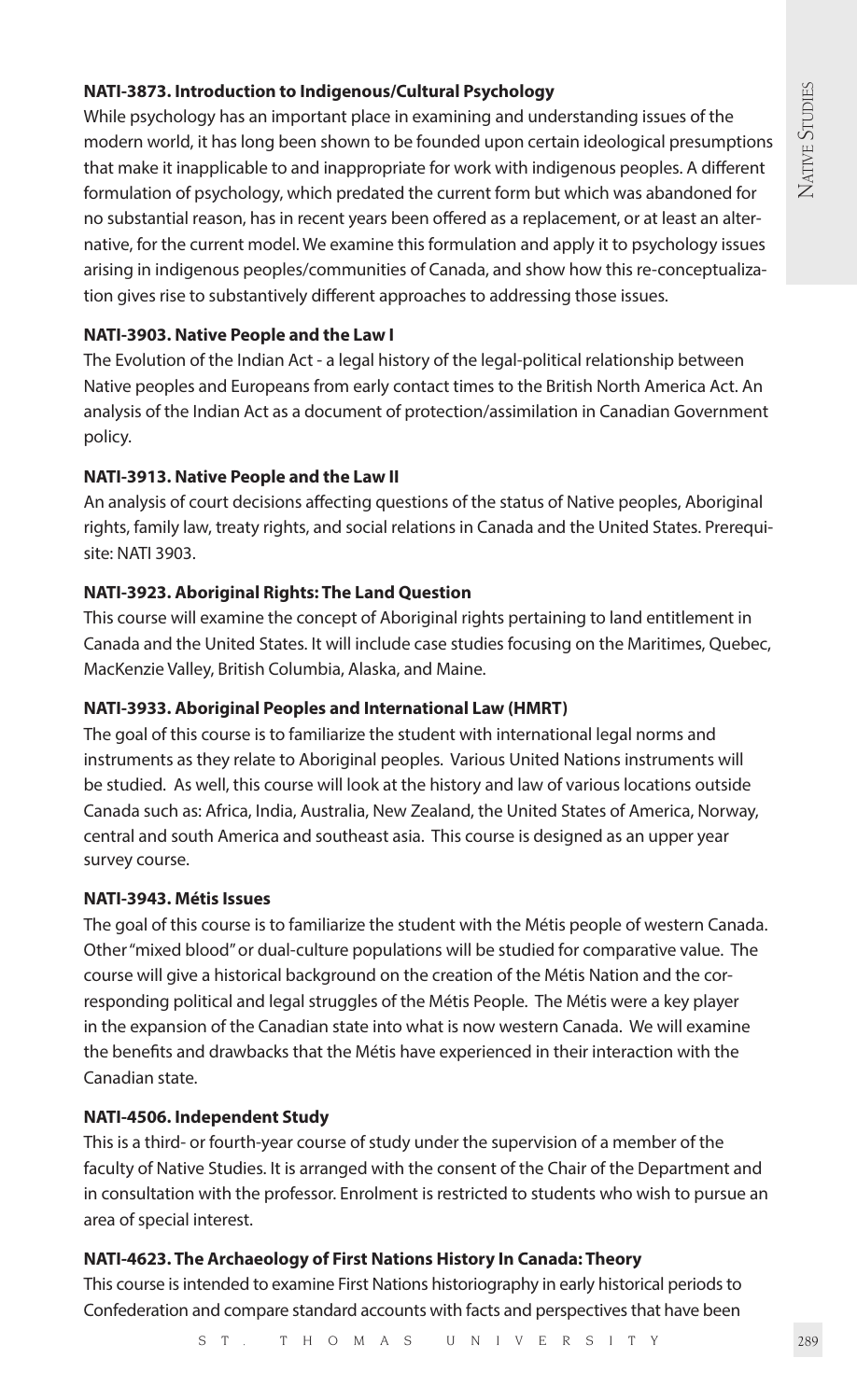kept out of mainstream sources. The contributions of archaeology, cartography, oral history, and ethnohistory will be considered along with the issues of context, perspective and ethics, in researching and writing First Nations history. Prerequisite: NATI 1006.

# **NATI-4633. The Archaeology of First Nations History In Canada: Practice**

This course is intended to follow NATI 4623 and focus on the period 1900 to the present. Students will be expected to research a particular topic within the context of Canadian history, identify what has been left out, and explicate why this is likely the case. Students will also learn to access and evaluate a broad variety of sources including archives, oral traditions, and internet sources. The goal will be to develop the capacity for evaluating and reinterpreting standard accounts, and for articulating new understandings. Prerequisite: NATI 4623.

# **NATI-4996. Honours Thesis**

Students are required to complete a thesis proposal preferably by the end of their third year. By the beginning of the second semester of their third year, students should choose a member of the NATI faculty to be their advisor for writing the honours proposals. Advisors will guide the students through the process of developing a workable thesis and building annotated bibliographies on the relevant topics. Students will be asked to formally present their thesis to the Native Studies faculty for discussion and feedback.

# Native Language Immersion Teaching Certificate Program

# **Introductory and Foundation Courses**

# **NATI-3473. Theory and Practice in Native Language Immersion Education**

This course analyzes the research of Drs. Tove Skutnabb-Kangas, Jim Cummins and others in language loss, first and second language learning, and immersion education. It focuses also on the strategies, experiences, and educational results of existing Native Language Immersion programs, particularly those of the Hawaiians, Maoris, Navajos, Mohawks, Okanagans, and Inuit. Fluency in Maliseet or Mi'kmaq is not required. Prerequisite: NATI 4123 Native Language Immersion Teaching, or by special permission.

# **NATI-4123. Introduction to Native Language Immersion Immersion Teaching I**

This introductory course in immersion teaching focuses on training fluent speakers of Mi'kmaq or Maliseet/Passamaquoddy to teach using their own language as the language of instruction. The course surveys research and practice in Native language immersion education and focuses on the development of culturally relevant curriculum and teaching materials for Mi'kmaq and Maliseet/ Passamaquoddy immersion classrooms. Includes also a linguistic component focusing on structures and concepts in each language. Fluency in Mi'kmaq or Maliseet/Passamaquoddy.

# **Skills Development Courses NATI-3453. Teaching Adult Immersion**

Using research in second-language acquisition, this course identifies specific immersion methods for teaching a Native language as a second language to adults. It emphasizes the oral approach for developing conversational fluency and considers means for assessing students, establishing appropriate goals, and evaluating learning in basic conversation. Fluency in Maliseet or Mi'kmaq is required. Prerequisite: NATI 4123 Native Language Immersion Teaching, or by special permission.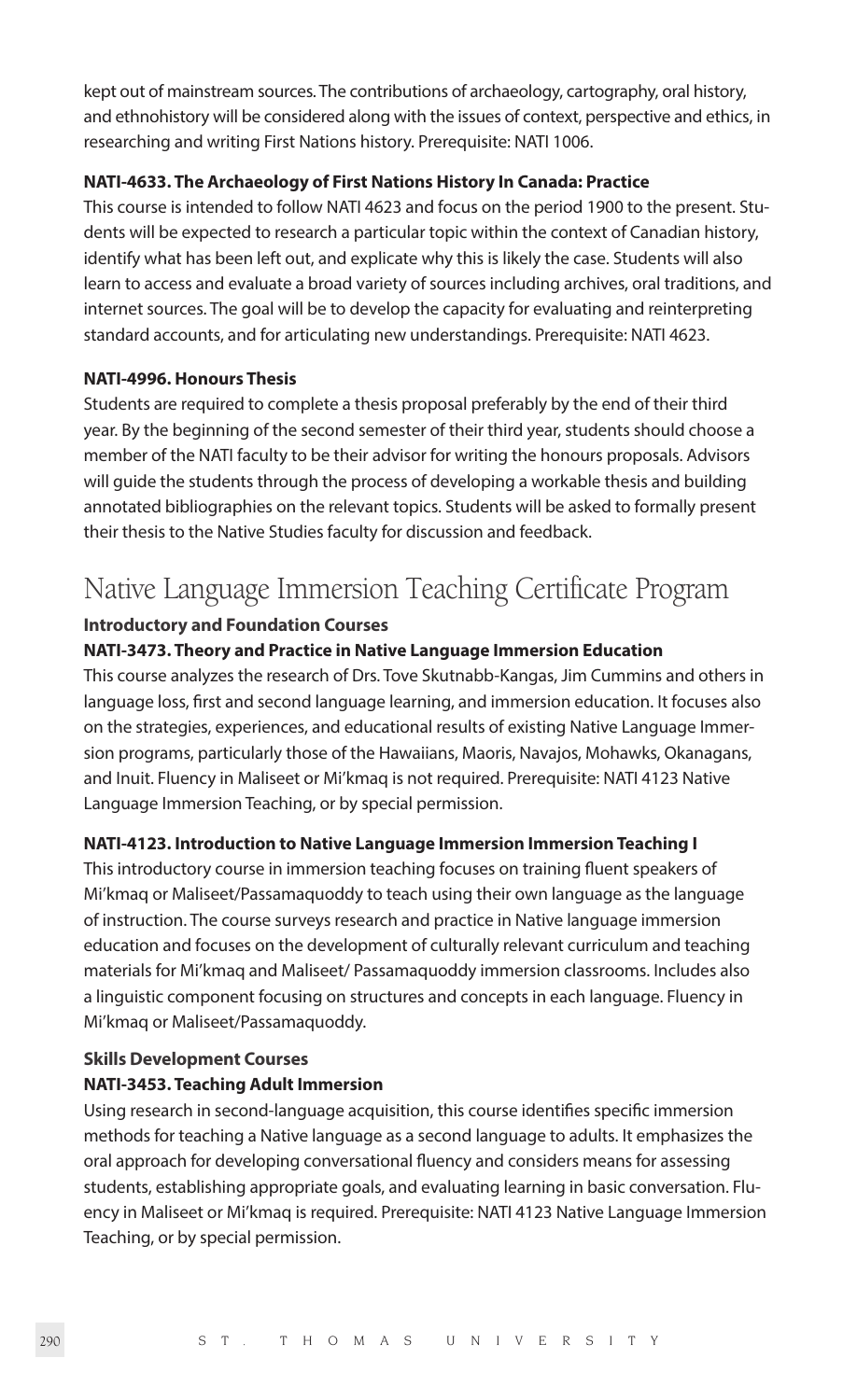# **NATI-3463. Immersion for Kindergarten**

This course focuses on strategies for teaching all subject areas in the mother-tongue, particularly to children who come from English-speaking homes. It pays particular attention to methods for achieving fluency, with special attention to teaching pre-primary literacy and numeracy skills. The course will also consider culturally appropriate teaching styles and curriculum planning, in relation to the physical, social, and emotional development of the kindergarten child. Prerequisite: NATI 4123 Native Language Immersion Teaching, or by special permission.

# **NATI-4133. Accelerated Methods for Teaching the Target Language in Core Programs (Immersion)**

This course, conducted entirely in the target language, is designed to provide language teachers with teaching methods designed for accelerated language acquisition in an immersion classroom. Its goal is teaching beginners to think and achieve proficiency in the language in a short time. Working with a small number of representative nouns and verbs, this teaching technique moves quickly from simple present indicative forms to complex conjunct forms. Prerequisite: NATI 3103. Conversational Mi'kmaq, or NATI 3113 Conversational Maliseet/ Passamaquoddy, or the equivalent, or fluency in the target language.

# **NATI-4143. Methods in Immersion Teaching I**

This course focuses on approaches to teaching in a full immersion setting for the daycare, nursery, and kindergarten levels, as well as the primary grades (Ages 2-8). It surveys standard teaching philosophies and methodologies for their relevance to the cultural, social, physical, and cognitive learning needs of young Aboriginal children. Considers goals and strategies for teaching both basic subject matter and Native language skills in comprehension, speaking, reading, and writing. Prerequisite: NATI 4123 Native Language Immersion Teaching, or by special permission.

# **NATI-4173. Methods in Immersion Teaching II**

This course focuses on approaches to teaching in an immersion setting for adults and students over the age of 9. It will address goals of comprehension, speaking, reading and writing in classrooms or outdoor programs and consider appropriate measurement tools. A particular focus of this course will be strategies for maintaining the target language as the medium of instruction in major subject areas. Pre-requisite: NATI 4123, Methods in Immersion Teaching I or by special permission.

# **NATI-4153. Curriculum Planning for the Immersion Classroom**

The focus of this course is curriculum design for classrooms using Mi'kmaq or Maliseet as the medium of instruction. Special attention will be given to principles in child development, first and second language learning, and current theory in curriculum development as it relates to the Native language immersion classroom. Students will gain experience using their own languages to build units and long-range plans that are both developmentally sound and culturally relevant. Prerequisite: Fluency in Maliseet or Mi'kmaq and NATI 4123 Native Language Immersion Teaching I or II, or by special permission.

# **NATI-4433. Practicum in Early Childhood or Adult Immersion**

This practicum in either an early childhood, kindergarten, or adult immersion classroom will allow the student to develop and practice skills learned in the immersion methods courses. Fluency in Maliseet or Mi'kmaq is essential. Prerequisite: Completion of twelve half-credit courses in the Native Language Immersion Teacher Training.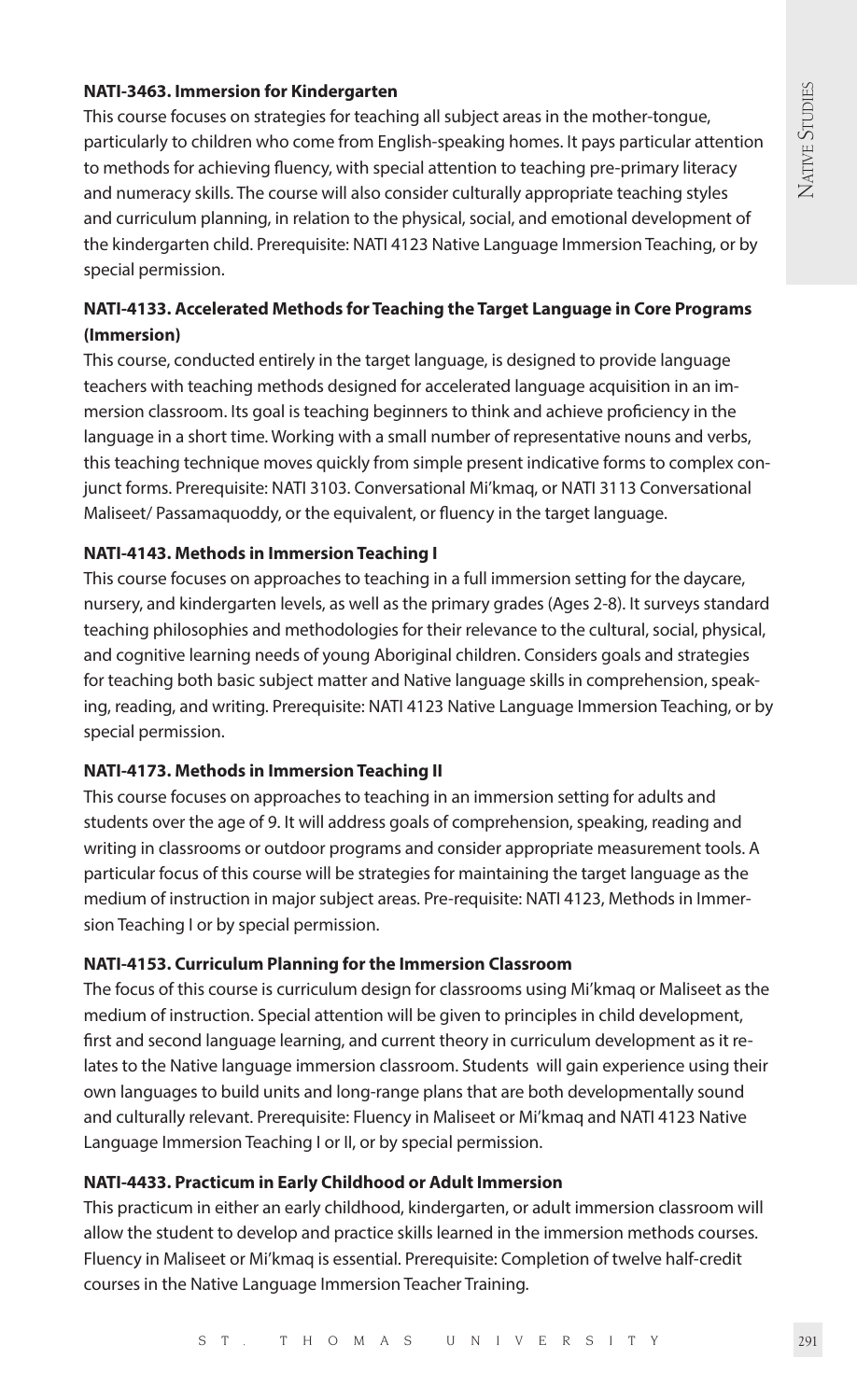#### **Linguistics Courses**

#### **NATI-3113. Conversational Maliseet/Passamaquoddy**

This course emphasizes fluency using all forms taught in Intermediate Mi?kmaq. Class will be conducted as an immersion class, and oral traditions of storytelling and public speaking will be featured. Prerequisite: Intermediate Maliseet NATI 2113 or basic fluency in Maliseet.

#### **NATI-4006. Structure of Native Languages**

This course examines the structure of Mi'kmaq and Maliseet from a linguistic and literary perspective. What are the significant features of these languages, and how do they determine the unique cultural outlook of those who speak them? Students explore the structure of Mi'kmaq and Maliseet and examine the differences between these languages and English. The course will also look at problems of translation, and the criteria and methods for the production of texts and other materials in Native language. Prerequisite: permission of the instructor. Consideration will be given to the student's level of competence in speaking and understanding the Mi'kmaq or Maliseet language.

# **NATI-4213. Morphology in the Target Language I**

Morphology is the description of grammatical forms in a language. As such this course studies the internal structure of words. It looks especially at the smallest units which have the ability to change meaning in a word, and defines the grammatical rules that apply. Prerequisite: NATI 2103, Intermediate Mi'kmaq, or NATI 2113, Intermediate Maliseet/Passamaquoddy, or the equivalent, or fluency in the language.

#### **NATI-4223. Phonology in the Target Language I**

Phonology is the study of general phonetics in relation to the sound system of a language. Focusing on the target First Nation language it will consider the reproduction of sounds, particularly consonants and vowels, and study the various orthographies (writing systems) of the language. Prerequisite: NATI 2103, Intermediate Mi'kmaq, or NATI 2113, Intermediate Maliseet/Passamaquoddy or the equivalent, or fluency in the language.

# **NATI-4233. Verbs in the Target Language I**

This course will analyze verb stems, animate and inanimate, transitive and intransitive verbs, and additional structural elements including person, tense, singular, plural, negative and affirmative, in indicative, conjunct and imperative forms. Prerequisite: NATI 1103, Beginning Mi'kmaq, or NATI 1113, Beginning Maliseet/Passamaquoddy, or the equivalent, or fluency in the language.

#### **NATI-4323. Phonology in the Target Language II**

This course is intended primarily for students in an intensive language learning program. It will provide practical experience with elements of Phonology in the Target Language I, with special emphasis on reading and writing. Pre-requisites are NATI 4223 Phonology in the Target Language I.

# **NATI-4253. Advanced Maliseet/Passamaquoddy I**

This course focuses on the grammatical patterns and processes in the Maliseet/Passamaquoddy language, and how they are put into use in comprehension and conversation. Pitch accent and advanced verb forms such as relative, subordinative, inverse, indefinite subject, conjunct and obviation will be considered. Prerequisites: Either NATI 2113 Intermediate Maliseet/Passamaquoddy, or NATI 3113 Conversational Maliseet, or the equivalent.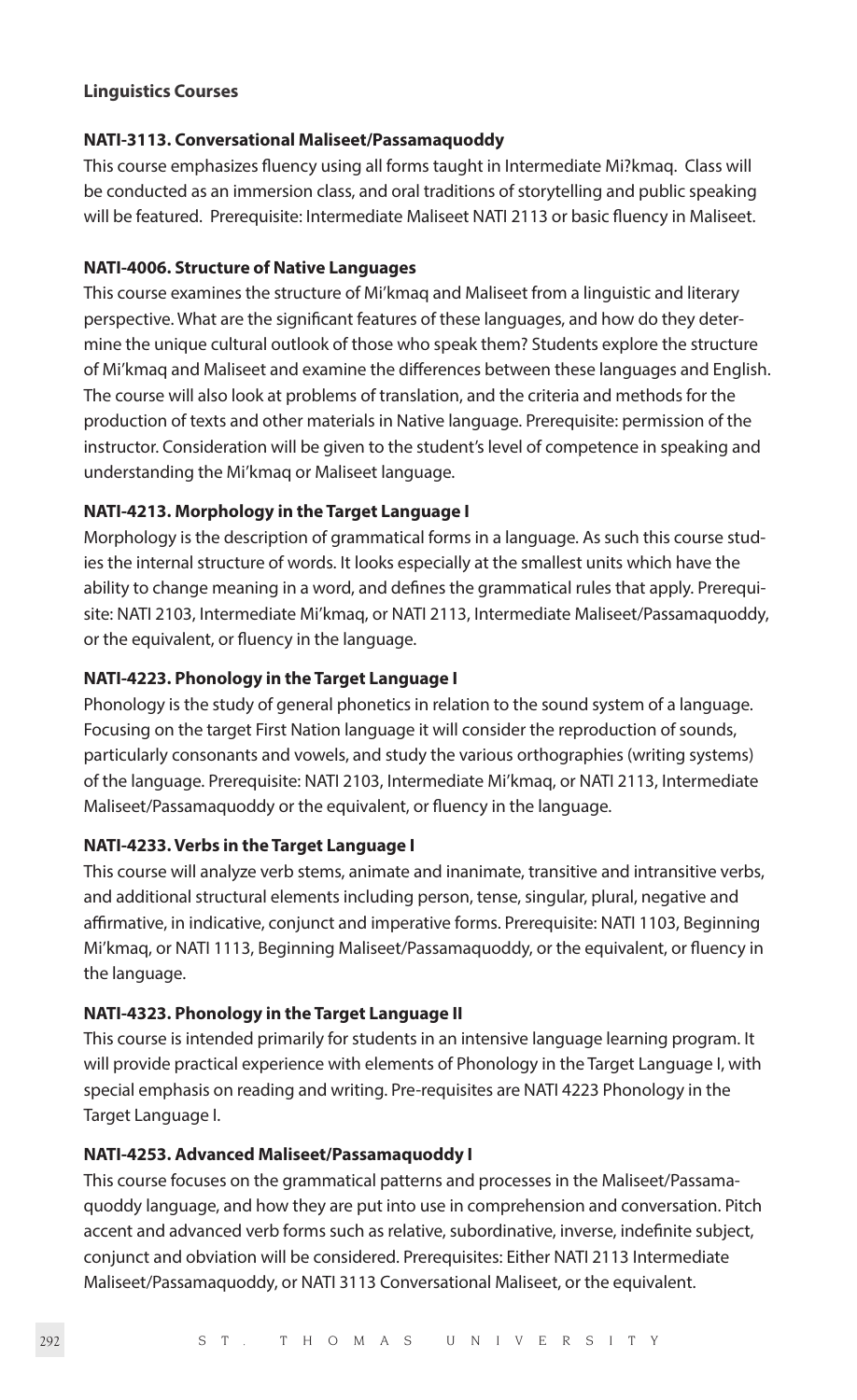# **NATI-4263. Verbs in The Target Language II**

This course builds on knowledge of verb forms taught in NATI-4233 and introduces more complex forms such as the true plural, changed and unchanged conjunct, inverse forms, indefinite subject forms, absentative and dubitative preterit. Students will be asked to analyze existing texts in the language and develop their own texts using the various forms. Pre-requisites: NATI-4233. Verbs in the Target Language I or by special permission.

# **NATI-4273. Morphology in Target Language II**

This course is intended for students in an intensive language learning program, but fluent speakers of the language could also take it to assist them in teaching the language. As a follow--up to NATI 4213 Morphology in the Target Language I it will focus on more complex aspects of the internal structure of words and study the conversational uses of the complex forms. Pre--requisites: NATI 4213 Morphology in the Target Language I or by permission.

# **NATI-4293. Advanced Maliseet/ Passamaquoddy II**

This course is intended for students in an intensive language learning program, but fluent speakers of the course may also enroll. As a follow-up to NATI 4253, Advanced Maliseet I this course will address additional forms such as Negative, Preterit, Changed and Unchanged Conjunct, Absentative and Dubitative as used in conversation. Pre-requisites: NATI 4253 Advanced-Maliseet or by permission.

#### **Immersion Courses**

# **NATI-4163. Language Arts in Preschool (Immersion)**

This course is designed to introduce teachers to methods for teaching non-fluent preschoolers in the medium of the target language. Using an activity centered orientation it focuses on fluency for children ages one to five in a progression based on the centrality of verbs in First Nations languages. Students will also learn how to incorporate fun and play into all aspects of their teaching. Prerequisite: Conversational Mi'kmaq, NATI 3123 or Conversational Maliseet/ Passamaquoddy, NATI 3103, or the equivalent, or fluency in the target language.

# **NATI-4243. Literature and Writing in the Target Language (Immersion)**

This course, conducted entirely in the target language, will survey and analyze published materials in the language focusing on representative samples from early historic documents and liturgical writings, to dictionaries, recorded oral traditions, and more contemporary documents, including children's literature and curriculum materials. Particular attention will be paid to content, orthographies, grammatical changes, and historical and contemporary uses for the texts. Students will also gain experience writing essays in the language. Prerequisite: NATI 3103. Conversational Mi'kmaq, or NATI 3113 Conversational Maliseet/Passamaquoddy, or the equivalent, or fluency in the target language.

# **NATI-4443. History in the Target Language (Immersion)**

This course, conducted entirely in a First Nation language, will focus on pre-contact and post-contact history, both oral and written. Texts used for the course will be those materials written in the language, both manuscript and published sources. Speakers on oral history will be invited and tape collections, where available, will be utilized. Students will be expected to research and write papers in the language on selected topics. Prerequisite: NATI 3103 Conversational Mi'kmaq, or NATI 3113 Conversational Maliseet/ Passamaquoddy, or the equivalent, or fluency in the target language.